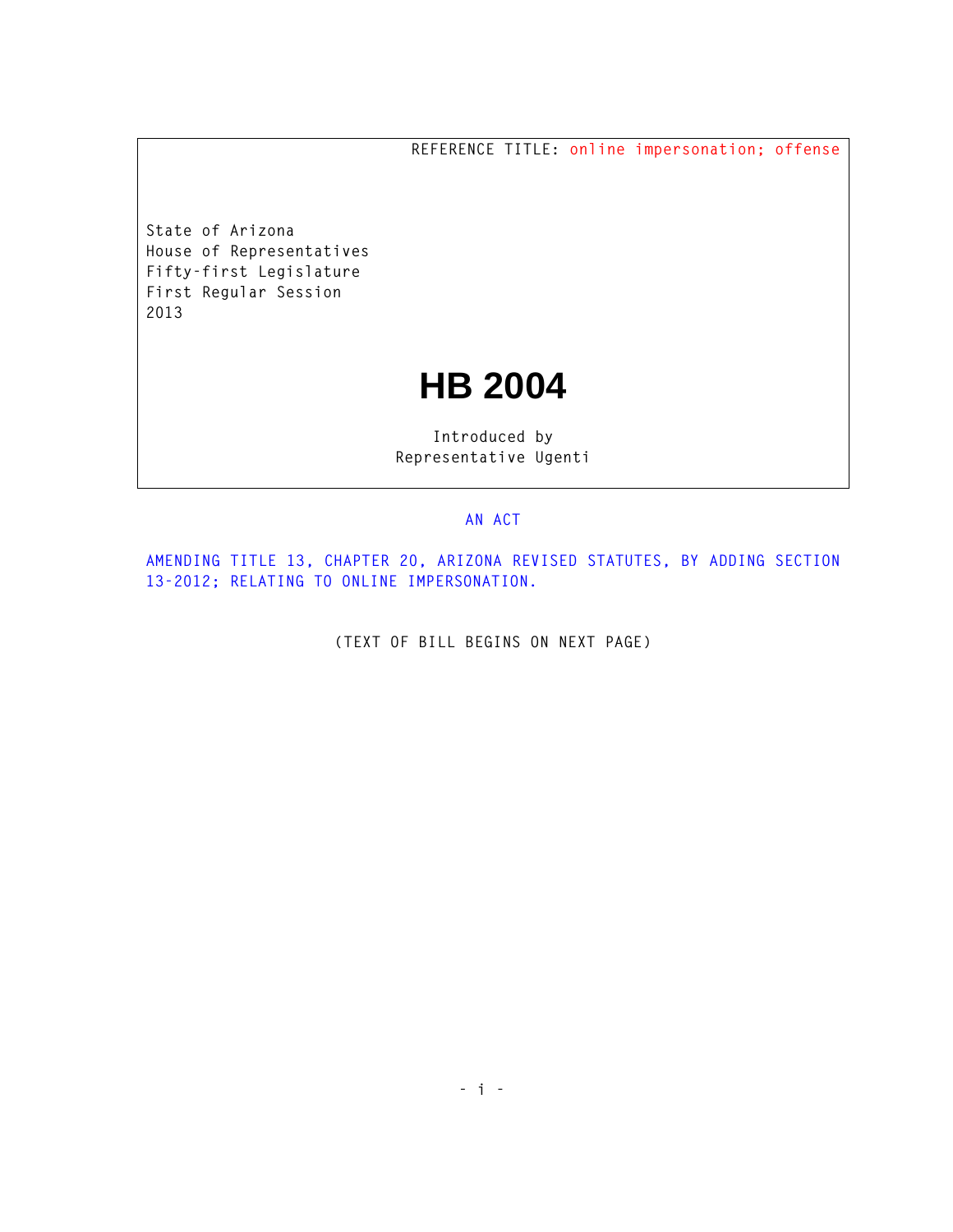**1 Be it enacted by the Legislature of the State of Arizona: 2 Section 1. Title 13, chapter 20, Arizona Revised Statutes, is amended 3 by adding section 13-2012, to read: 4 13-2012. Online impersonation; defenses; classification; 5 definitions 6 A. A PERSON COMMITS ONLINE IMPERSONATION IF THE PERSON, WITHOUT 7 OBTAINING THE OTHER PERSON'S CONSENT AND WITH THE INTENT TO HARM, DEFRAUD, 8 INTIMIDATE OR THREATEN ANY PERSON, USES THE NAME OR PERSONA OF ANOTHER PERSON 9 TO DO EITHER OF THE FOLLOWING: 10 1. CREATE A WEB PAGE ON A COMMERCIAL SOCIAL NETWORKING SITE OR OTHER 11 INTERNET WEBSITE. 12 2. POST OR SEND ONE OR MORE MESSAGES ON OR THROUGH A COMMERCIAL SOCIAL 13 NETWORKING SITE OR OTHER INTERNET WEBSITE, OTHER THAN ON OR THROUGH AN 14 ELECTRONIC MAIL PROGRAM OR MESSAGE BOARD PROGRAM. 15 B. A PERSON COMMITS ONLINE IMPERSONATION IF THE PERSON SENDS AN 16 ELECTRONIC MAIL, INSTANT MESSAGE, TEXT MESSAGE OR SIMILAR COMMUNICATION THAT 17 REFERENCES A NAME, DOMAIN ADDRESS, PHONE NUMBER OR OTHER ITEM OF PERSONAL 18 IDENTIFYING INFORMATION BELONGING TO ANY PERSON AND ALL OF THE FOLLOWING 19 APPLY: 20 1. THE PERSON DOES NOT OBTAIN THE OTHER PERSON'S CONSENT. 21 2. THE PERSON INTENDS TO CAUSE A RECIPIENT OF THE COMMUNICATION TO 22 REASONABLY BELIEVE THAT THE OTHER PERSON AUTHORIZED OR TRANSMITTED THE 23 COMMUNICATION. 24 3. THE PERSON INTENDS TO HARM OR DEFRAUD ANY PERSON. 25 C. IF CONDUCT THAT CONSTITUTES AN OFFENSE UNDER THIS SECTION ALSO 26 CONSTITUTES AN OFFENSE UNDER ANY OTHER LAW, THE PERSON MAY BE PROSECUTED 27 UNDER THIS SECTION, THE OTHER LAW, OR BOTH. 28 D. IT IS A DEFENSE TO A PROSECUTION UNDER THIS SECTION THAT THE PERSON 29 IS ANY OF THE FOLLOWING ENTITIES OR THAT THE PERSON'S CONDUCT CONSISTED 30 SOLELY OF ACTION TAKEN AS AN EMPLOYEE OF ANY OF THE FOLLOWING ENTITIES: 31 1. A COMMERCIAL SOCIAL NETWORKING SITE. 32 2. AN INTERNET SERVICE PROVIDER. 33 3. AN INTERACTIVE COMPUTER SERVICE AS DEFINED IN 47 UNITED STATES CODE 34 SECTION 230. 35 4. A TELECOMMUNICATIONS PROVIDER. 36 5. A VIDEO SERVICE PROVIDER OR CABLE SERVICE PROVIDER. 37 E. ONLINE IMPERSONATION UNDER SUBSECTION A OF THIS SECTION IS A CLASS 38 5 FELONY. ONLINE IMPERSONATION UNDER SUBSECTION B OF THIS SECTION IS A CLASS 39 1 MISDEMEANOR, EXCEPT THAT IT IS A CLASS 5 FELONY IF THE PERSON COMMITS THE 40 OFFENSE WITH THE INTENT TO SOLICIT A RESPONSE BY EMERGENCY PERSONNEL. 41 F. FOR THE PURPOSES OF THIS SECTION: 42 1. "CABLE SERVICE PROVIDER" MEANS A PERSON WHO PROVIDES CABLE SERVICE. 43 2. "COMMERCIAL SOCIAL NETWORKING SITE" MEANS ANY BUSINESS, 44 ORGANIZATION OR OTHER SIMILAR ENTITY OPERATING A WEBSITE THAT PERMITS PERSONS 45 TO BECOME REGISTERED USERS TO ESTABLISH PERSONAL RELATIONSHIPS WITH OTHER**